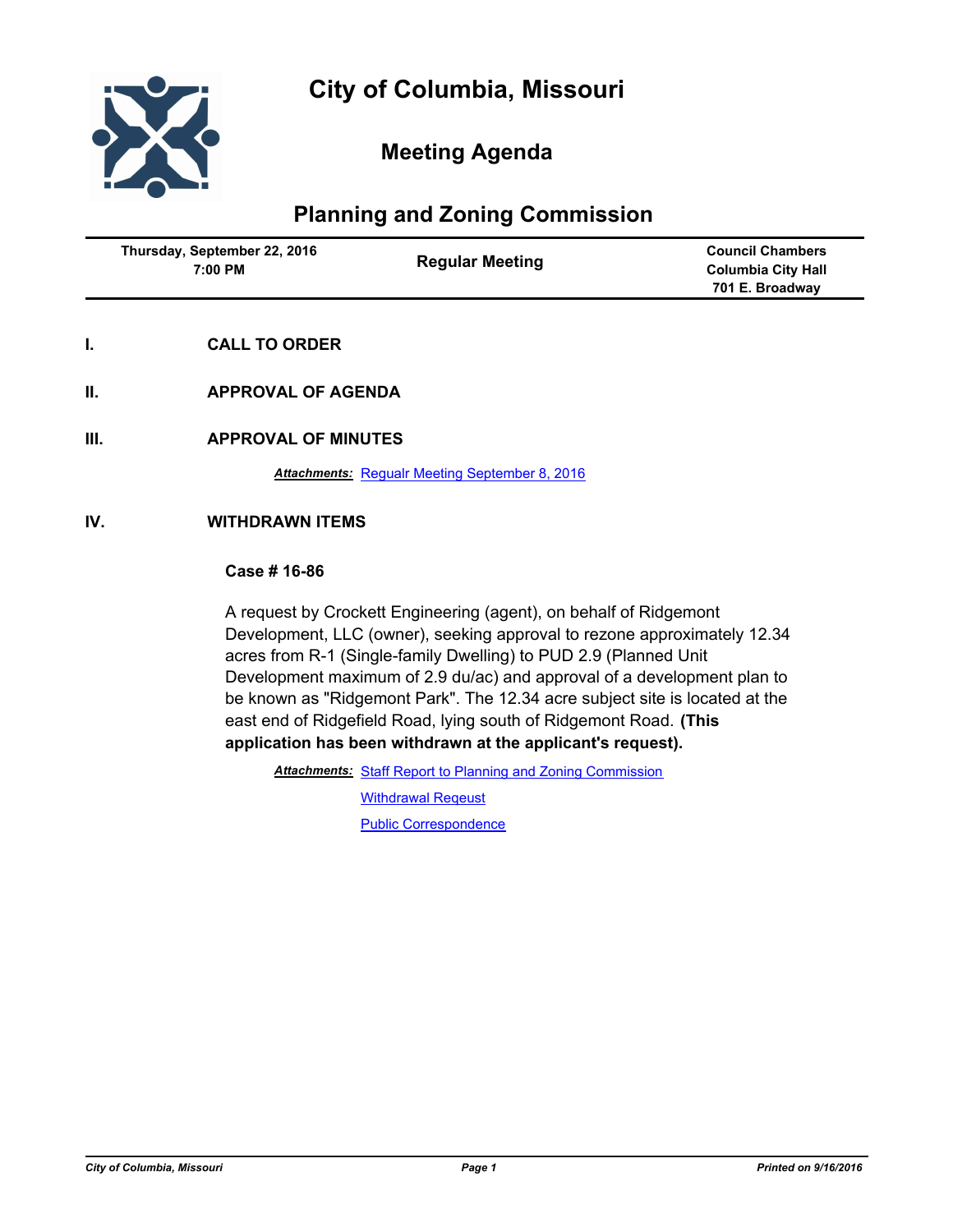#### **V. TABLING REQEUSTS**

#### **Case # 16-178**

A request by Crockett Engineering Consultants (agent) on behalf of Tompkins Homes & Development, Inc. and Glen Smith Trust and Lillie Beatrice Smith (owners) to annex 90.8 acres into the City of Columbia, and to permanently zone the property R-1 (One-family Dwelling District). The subject site is located at the western terminus of Smith Drive, approximately 3,000 feet west of Scott Boulevard. **(A request to table this item to the October 6, 2016 meeting has been received)**

Attachments: [Staff Report to Planning and Zoning Commission](http://gocolumbiamo.legistar.com/gateway.aspx?M=F&ID=13011aed-315d-4873-adc8-4a6ad4fcd29c.pdf) [Tabling Request](http://gocolumbiamo.legistar.com/gateway.aspx?M=F&ID=51aa37b1-de63-4610-9786-be33281396f9.pdf)

## **VI. SUBDIVISIONS**

#### **Case # 16-145**

A request by Crockett Engineering Consultants (agent) on behalf of Fred Overton Development, Inc.(owner) for approval of a 29-lot preliminary plat on R1 (One-family Dwelling District) zoned land, to be known as "Creek Ridge, Plat No. 2", with an associated variance to Section 25-47 regarding street length. The 21.04acre subject site is located west of the western terminus of Waltz Drive, south of the southern terminus of Heath Court, and addressed as 5420 Heath Court.

Attachments: [Staff Report to Planning and Zoning Commission](http://gocolumbiamo.legistar.com/gateway.aspx?M=F&ID=b019ef33-26c9-4c33-97e2-ca8afcd9d1a4.pdf)

[Locator maps](http://gocolumbiamo.legistar.com/gateway.aspx?M=F&ID=cb8940dd-d40b-4a22-b88d-b38f52cf7bbd.pdf) **[Preliminary Plat](http://gocolumbiamo.legistar.com/gateway.aspx?M=F&ID=299280f1-3ceb-4822-b5ba-3484c09410ba.pdf)** [Variance Worksheet](http://gocolumbiamo.legistar.com/gateway.aspx?M=F&ID=40121611-317c-4a20-bb90-77ff9192ad2d.pdf) [Creek Ridge Preliminary Plat \(previously approved\)](http://gocolumbiamo.legistar.com/gateway.aspx?M=F&ID=f26a67ae-e034-4609-95dc-34f50475ce02.pdf) [Final Plat - Creek Ridge, Plat 1 \(previously approved\)](http://gocolumbiamo.legistar.com/gateway.aspx?M=F&ID=cf5bee7a-247b-4ed9-a72b-98b9ecfdfe21.pdf) [Final Plat - Creek Ridge, Plat 1A \(previosly approved\)](http://gocolumbiamo.legistar.com/gateway.aspx?M=F&ID=a298e7aa-2ec6-4595-9093-9c8544a59a8e.pdf)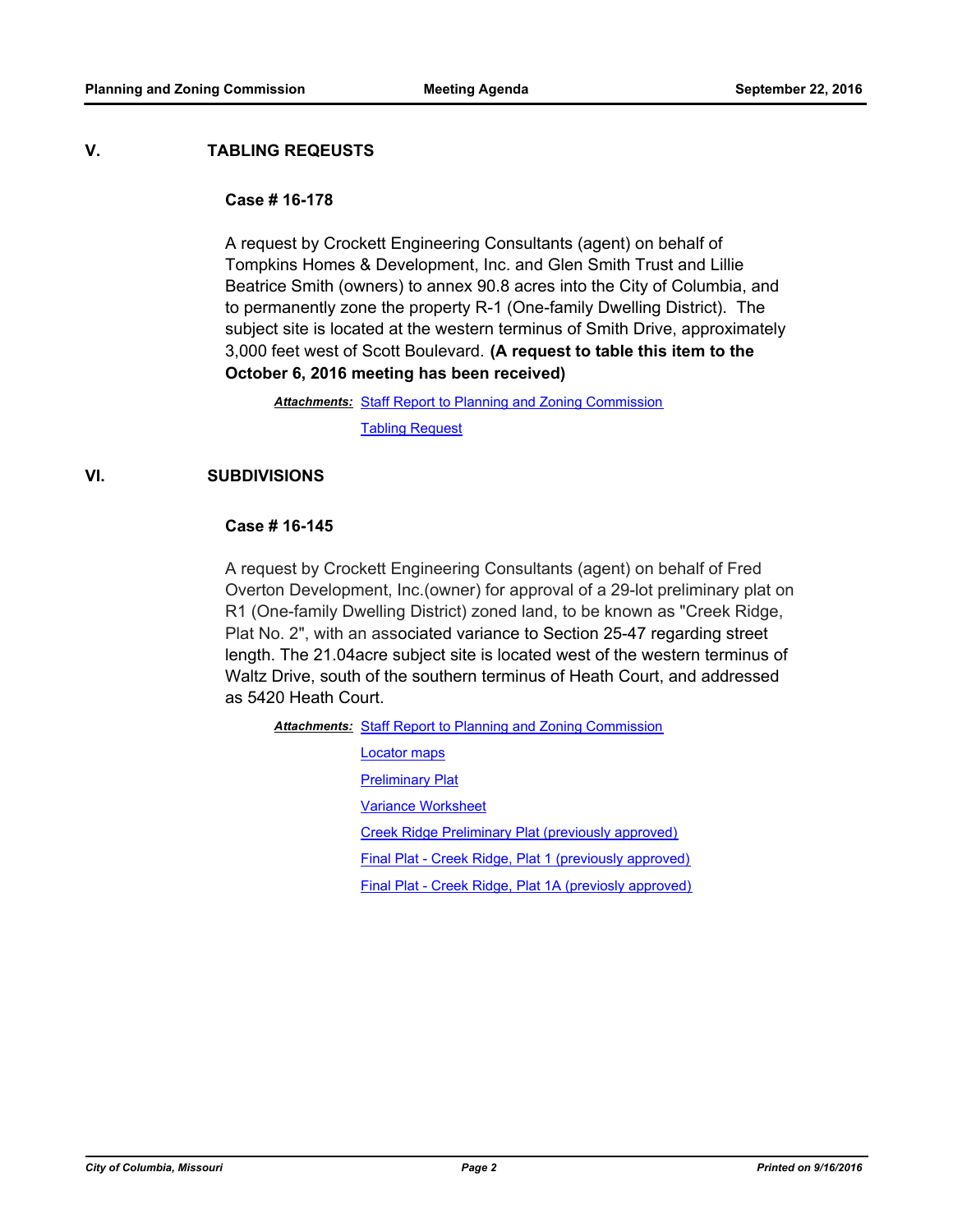#### **Case # 16-158**

A request by Brush & Associates (agent) on behalf of Donald Mattingley (owner) for a two-lot subdivision to be known as "Mattingly Subdivision, Plat 1". The 0.75-acre subject site is located at the northwest corner of the intersection of Wren Wood Drive and Ballenger Lane, and is addressed as 4703 and 4705 Wren Wood Drive.

Attachments: [Staff Report to Planning and Zoning Commission](http://gocolumbiamo.legistar.com/gateway.aspx?M=F&ID=67ab8896-e487-411b-9e9f-6453059ebb3c.docx) [Locator Maps](http://gocolumbiamo.legistar.com/gateway.aspx?M=F&ID=30b25b30-1509-437c-b5fe-5adfbf466f70.pdf) [Final Plat](http://gocolumbiamo.legistar.com/gateway.aspx?M=F&ID=65d48529-5879-4c87-a488-7451604a8e62.pdf)

#### **Case # 16-189**

A request by Grimes Consulting, Inc. (agent) on behalf of Sigma Nu House Corporation (owner) for approval of a one lot final plat to be known as "Sigma Nu Fraternity", and an associated variance to Section 25-43 regarding right of way width. The 0.915-acre subject site is located on the northeast corner of College Avenue and Bouchelle Avenue.

Attachments: [Staff Report to Planning and Zoning Commission](http://gocolumbiamo.legistar.com/gateway.aspx?M=F&ID=27f9b85c-5773-4856-ab5a-02542976ff87.pdf) [Locator Maps](http://gocolumbiamo.legistar.com/gateway.aspx?M=F&ID=bae71dd6-821c-4b53-8f73-21e43831dc4d.pdf) [Final Plat \(dated 9-12-16\)](http://gocolumbiamo.legistar.com/gateway.aspx?M=F&ID=b98003bb-3546-41f2-a0fc-f047b7c2a49c.pdf) [Variance Worksheet](http://gocolumbiamo.legistar.com/gateway.aspx?M=F&ID=cdd03997-6be0-4561-84dc-5dca0c6333b0.pdf)

## **VII. PUBLIC HEARINGS**

## **Case # 16-182**

A request by D & M Leasing, LLC (owner) to rezone land from R-3 (Medium Density Multiple-Family Dwelling District) to C-1 (Intermediate Business District). The 0.3-acre subject site is located on the west side of College Avenue, approximately 250 feet south of Business Loop 70, and is addressed 1201 N College Avenue.

Attachments: [Staff Report to the Planning and Zoning Commission](http://gocolumbiamo.legistar.com/gateway.aspx?M=F&ID=9cc76859-cb78-4980-b3c0-2927e1854718.pdf)

[Locator Maps](http://gocolumbiamo.legistar.com/gateway.aspx?M=F&ID=6ef30eeb-6557-4412-9539-4ab60bd4cd94.pdf)